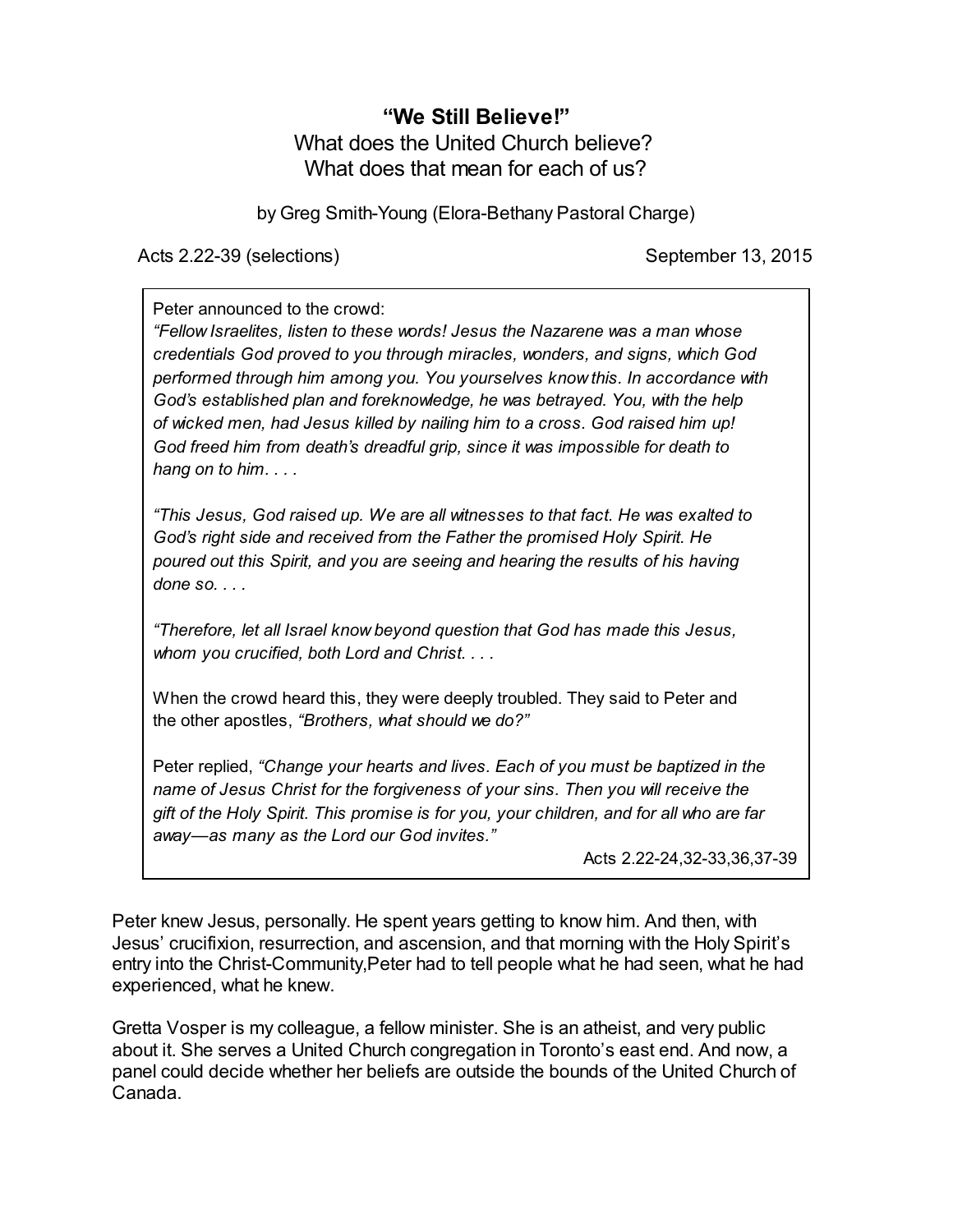I don't know Gretta. I can't judge her case, so I won't. Her story raises interesting and maybe uncomfortable questions. What do we believe in the United Church? How much does each of us have to agree with whatever the UCC believes? Are there beliefs that would put us outside the UCC? Good questions!

II

Beliefs can work in different ways.

A church-community, or any group that believes things, can work like a circle. A circle has a border and a centre. A strong, clear border marks who is inside, and who is outside. Inside are those who believe what the group believes. Outside are those who do not. It is neat and simple. Except, life is rarely neat and simple.

So, we could instead keep the border so fuzzy and open that, really, there is no such thing as inside or outside. There is no boundary. We could decide not to have a centre either, no core beliefs. But with neither border nor centre, is it a circle anymore? Do people hold anything in common? How long can such a community hold together?

Beliefs matter. *Is the universe a creation that is good, or an accident? Are people made in the image of God? Is there more to life than just this life? Is there hope when we make a big mess of things? Who was (and is) Jesus?* How we think of these things, and many others, makes a difference. The Christian movement has ways of thinking about them. Within that, the United Church has our own particular slant on things.

An open circle has no boundary and no centre. A closed circle has a strong boundary and a clear centre. But is there another option? Could we have a circle with a centre, and fuzzy boundaries?<sup>1</sup>

Picture a field. In the middle stands a pole. Think of the pole as the core beliefs we have: our teachings, our take on life, our doctrine. ("Doctrine" simply means "teaching.")

What matters is the pole at the centre of the field. Some stand very close to the pole. Their own beliefs fit tightly with the community's. Others stand further back; they're still part of the community.<sup>2</sup> And, some may be so far from the pole, they cannot see it. They might be in a different field! Are they part of the community?

In this picture, the important job is tending to the centre. We don't worry so much about policing the boundaries or digging a ditch. $^3$ 

<sup>1</sup> Anthony B. Robinson, *What's Theology got to do with it?: Convictions, Vitality, and the Church* (Herndon, VA: Alban, 2006), 33-35.

 $^2$  I can't remember where I first heard this analogy. I think it was in something Rowan Williams wrote when he was Archbishop of Canterbury.

<sup>&</sup>lt;sup>3</sup> Robinson writes that the church-community's job "is not so much to police the boundaries as it is to define and articulate its centre. 'This is who we are and what we are about. You decide if this is right for you.'"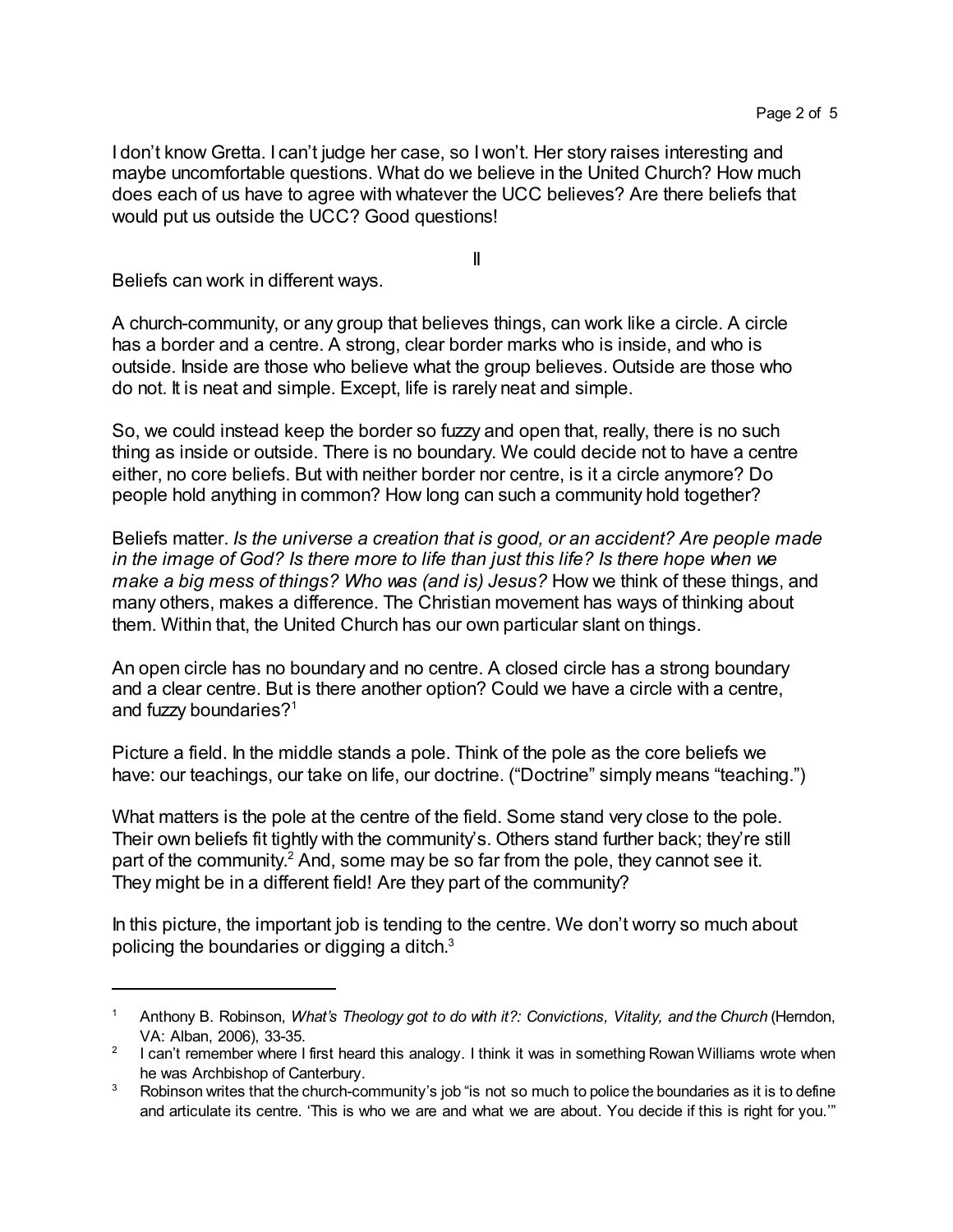III

To complicate things . . . in the United Church we don't have one pole. We have four.

We have our founding constitution (*The Basis of Union*), which includes a section about what we believe.<sup>4</sup> It dates from very early in the 20<sup>th</sup> century, so it might not be how I'd put things now. <sup>5</sup> Still, it expresses very well some core truths we believe.

To this, we've added three other poles.<sup>6</sup>

The Statement of Faith in 1940.<sup>7</sup> It speaks to a generation that had seen the Depression, the Great War, and was living a second World War. The *Statement* reflects their struggles.

A *NewCreed* in 1968; it's since been revised twice.<sup>8</sup> It was written as an alternative to the much older Apostles' and Nicene Creeds, though they still are part of our beliefs too $9$ 

*A Song in Faith* in 2006.<sup>10</sup> They wrote it to be *"a verbal picture of what The United Church of Canada understands its faith to be at the beginning of the 21st century."* <sup>11</sup> We need not all "sing" our faith in unison. Yet we can sing in harmony.<sup>12</sup>

Read all four, and you will see how different they are. We are diverse church!

You will also see how much they have in common:

- They all agree that we believe in God;
- They all agree that God is Trinity, whether expressed as "Father, Son, Holy Spirit" or some other way;
- They all celebrate Jesus in his humanity and his divinity, his reconciling death and resurrection, and his authority over us;
- They all say that our faith shapes our actions.

Robinson, 33.

[www.united-church.ca/beliefs/statements/union](http://www.united-church.ca/beliefs/statements/union)

<sup>5</sup> While church union happened in 1925, the doctrine section of *The Basis of Union* was for the most part finished by 1908.

 $^6$  In 2012, we formalized the addition of The Statement of Faith, A New Creed, and A Song of Faith to our official teachings.

<sup>7</sup> [www.united-church.ca/beliefs/statements/1940](http://www.united-church.ca/beliefs/statements/1940)

<sup>&</sup>lt;sup>8</sup> [www.united-church.ca/beliefs/creed](http://www.united-church.ca/beliefs/creed)<br>8 See William Haughton, "The Cones

<sup>9</sup> See William Haughton, "The Genesis and Evolution of A New Creed in the United Church of Canada," Historical Papers 2011: The Canadian Society of Church History: 5-19. He argues that *A New Creed* reflected a breakdown in consensus about what United Church people believe.

<sup>10</sup> [www.united-church.ca/beliefs/statements/songfaith](http://www.united-church.ca/beliefs/statements/songfaith)<br>11 Michael Bourgeois, Connie denBok, Catherine Fait

<sup>11</sup> Michael Bourgeois, Connie denBok, Catherine Faith MacLean and John H. Young, Our Words of Faith: Cherished, Honoured and Living (Toronto: The United Church of Canada, 2011), 20.

 $12$  Ibid, 21.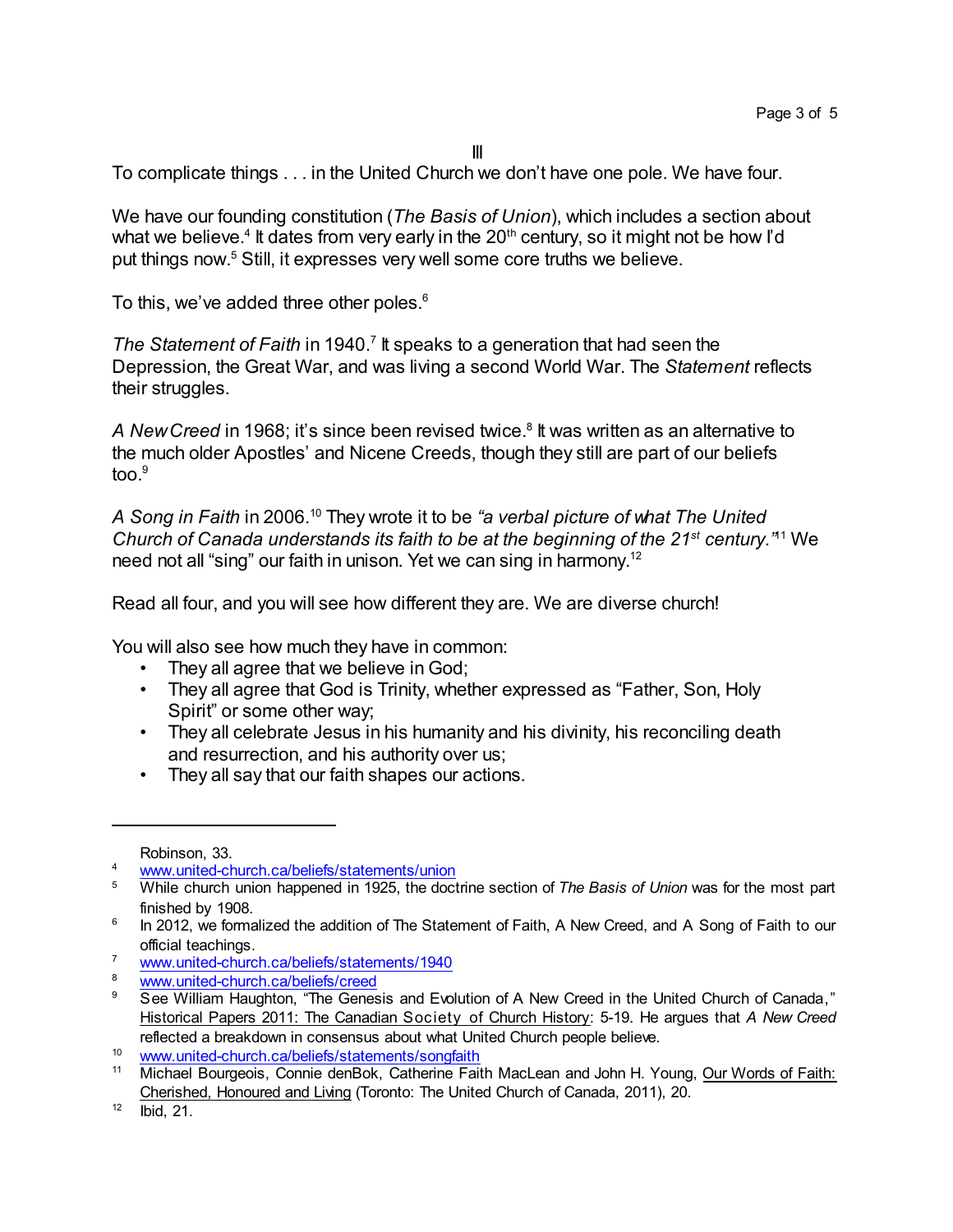One more thing. Each of these statements is subordinate to the Bible. We trust God, and that God speaks to us in the Bible. These statements are guides. They say in different ways what we hear God saying to us in Scripture.<sup>13</sup>

IV

Do you have to believe in these to belong? No! You can believe there is no God, and belong here. You can be wrestling to figure things out. These statements might help. But you don't have to buy into them, to be part of what we're doing together.

Many folks become "members" of this congregation. "Member" is a formal expression of commitment and belonging. We do ask that members believe the basics. After all, members share in leadership and decision making. So we ask potential members:

*Do you believe in God, who has created and is creating, who has come in Jesus, the Word made flesh, to reconcile and make new, and who works in us and others by the Spirit?*

*Desiring the freedom of newlife in Christ, will you resist evil and live in love and justice.*

*Will you turn to Jesus, crucified and risen, our Judge and our Hope and accept him as you Saviour and Lord?<sup>14</sup>*

(You might recognize a lot of that from *A NewCreed*.)

In other words, are you in the same field as the United Church? Are you looking toward the same poles at the centre?

What about ministers?

We have to be in "essential agreement" with the four statements. One of our theologians, Sandra Beardsall, says, *"This idea of essential agreement is a way to say that 'I accept these doctrines essentially, and that means I have the ability to use my*

<sup>&</sup>lt;sup>13</sup> The formal way of putting this is that these statements are "subordinate standards" to Scripture. For a good description of what this means, see Bourgeois et al, 5f.

<sup>&</sup>lt;sup>14</sup> These are the membership questions currently used in the Bethany and Elora congregations. We also ask a question of commitment:

*Will you join with your brothers and sisters in the church to celebrate God's presence, live with respect in Creation, love and serve others, and share Christ's life, work, and ministry?*